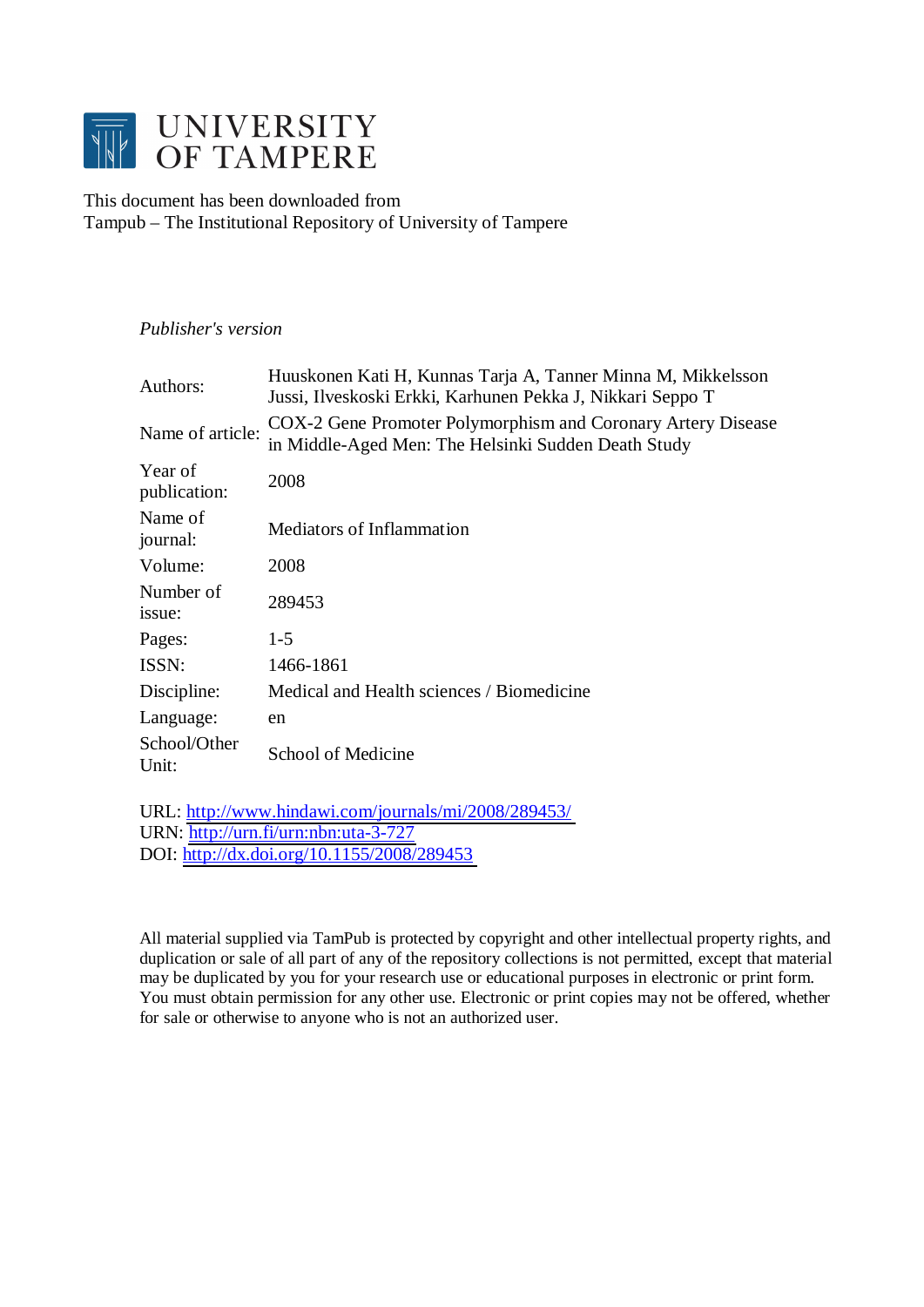# *Research Article*

# **COX-2 Gene Promoter Polymorphism and Coronary Artery Disease in Middle-Aged Men: The Helsinki Sudden Death Study**

# **Kati H. Huuskonen,1 Tarja A. Kunnas,1 Minna M. Tanner,2 Jussi Mikkelsson,3, 4 Erkki Ilveskoski,3, 4** Pekka J. Karhunen,<sup>3</sup> and Seppo T. Nikkari<sup>1,5</sup>

*1Department of Medical Biochemistry, Medical School, University of Tampere, 33104 Tampere, Finland*

*<sup>2</sup> Laboratory of Cancer Genetics, Institute of Medical Technology, University of Tampere, 33104 Tampere, Finland*

*3Department of Forensic Medicine, Medical School, University of Tampere, 33104 Tampere, Finland*

*4Heart Center, Tampere University Hospital, P.O. Box 2000, 33521 Tampere, Finland*

*5Research Unit of the Laboratory Centre, Tampere University Hospital, P.O. Box 2000, 33521 Tampere, Finland*

Correspondence should be addressed to Seppo T. Nikkari, [seppo.nikkari@uta.fi](mailto:seppo.nikkari@uta.fi)

Received 23 October 2007; Accepted 8 January 2008

Recommended by Giuseppe Valacchi

Cyclooxygenase (COX) catalyzes formation of prostaglandins that contribute to the inflammation in atherosclerosis. Our objective was to study whether the functional C variant of the −765G → C polymorphism in the human COX-2 gene associates with the severity of coronary atherosclerosis measured at the coronary artery level. The Helsinki sudden death study autopsy material (*n* = 300) comprised of Finnish men who died suddenly. The area of atherosclerotic lesions in the coronary arteries was quantitated, and coronary narrowing was measured. The occurrence of myocardial infarction (MI) was assessed. Genotyping was by restriction endonuclease analysis. Men carrying the minor C allele had larger areas of complicated lesions (*P* = .024) and a higher number of coronary arteries that had over 50% stenosis ( $P = .036$ ) compared to men representing the common GG genotype. The COX-2 polymorphism was not associated with MI. Our data suggest that COX-2 may be involved in plaque growth.

Copyright © 2008 Kati H. Huuskonen et al. This is an open access article distributed under the Creative Commons Attribution License, which permits unrestricted use, distribution, and reproduction in any medium, provided the original work is properly cited.

# **1. INTRODUCTION**

Cyclooxygenase (COX) catalyzes the first two steps in prostanoid production from arachidonic acid to many prostaglandins including prostacyclin and thromboxane. The enzyme has three known isoforms. COX-1 is constitutively expressed in most human tissues under basal conditions. COX-2 expression is primarily induced in response to inflammatory stimuli by growth factors, mitogens, and cytokines [\[1](#page-5-1)]. COX-3 is a COX-1 derived isozyme. Its functional role still remains poorly understood [\[2](#page-5-2)].

COX-2 levels are raised in chronic inflammatory diseases including atherosclerosis. COX-2 expression has been detected in endothelial cells, smooth muscle cells, monocytes, and macrophages within human atherosclerotic lesions [\[3,](#page-5-3) [4](#page-5-4)]. Many prostaglandins produced by the COX-2 route including thromboxane stimulate vasoconstriction, platelet aggregation, and leukocyte-endothelial cell adhesion, which

all contribute to formation of atherosclerosis and thrombosis [\[5](#page-5-5)[–7](#page-5-6)]. However, the main prostaglandin produced by endothelial cells is prostacyclin  $(PGI<sub>2</sub>)$ , which acts as a vasodilator and inhibits platelet aggregation, leukocyte activation, and adhesion [\[8](#page-5-7)].

A functional G→C polymorphism located 765 basepairs upstream from the transcription start site (−765G→C) has been identified in the human COX-2 gene with C allele leading to decreased promoter activity in vitro [\[9](#page-5-8)]. Previous studies have shown that C allele might provide protective effects against clinical events, for example, myocardial infarction (MI), stroke [\[10\]](#page-5-9) and cerebrovascular ischemia [\[11\]](#page-5-10). C allele may also be associated with lower levels of inflammatory markers such as C-reactive protein and interleukin-6 in cardio/cerebrovascular and hypercholesterolemic patients [\[9](#page-5-8)[–12](#page-5-11)]. However, in contrast to these prior data, Hegener et al. found no evidence for an association of the COX-2 polymorphisms/haplotypes neither with risk of incident MI nor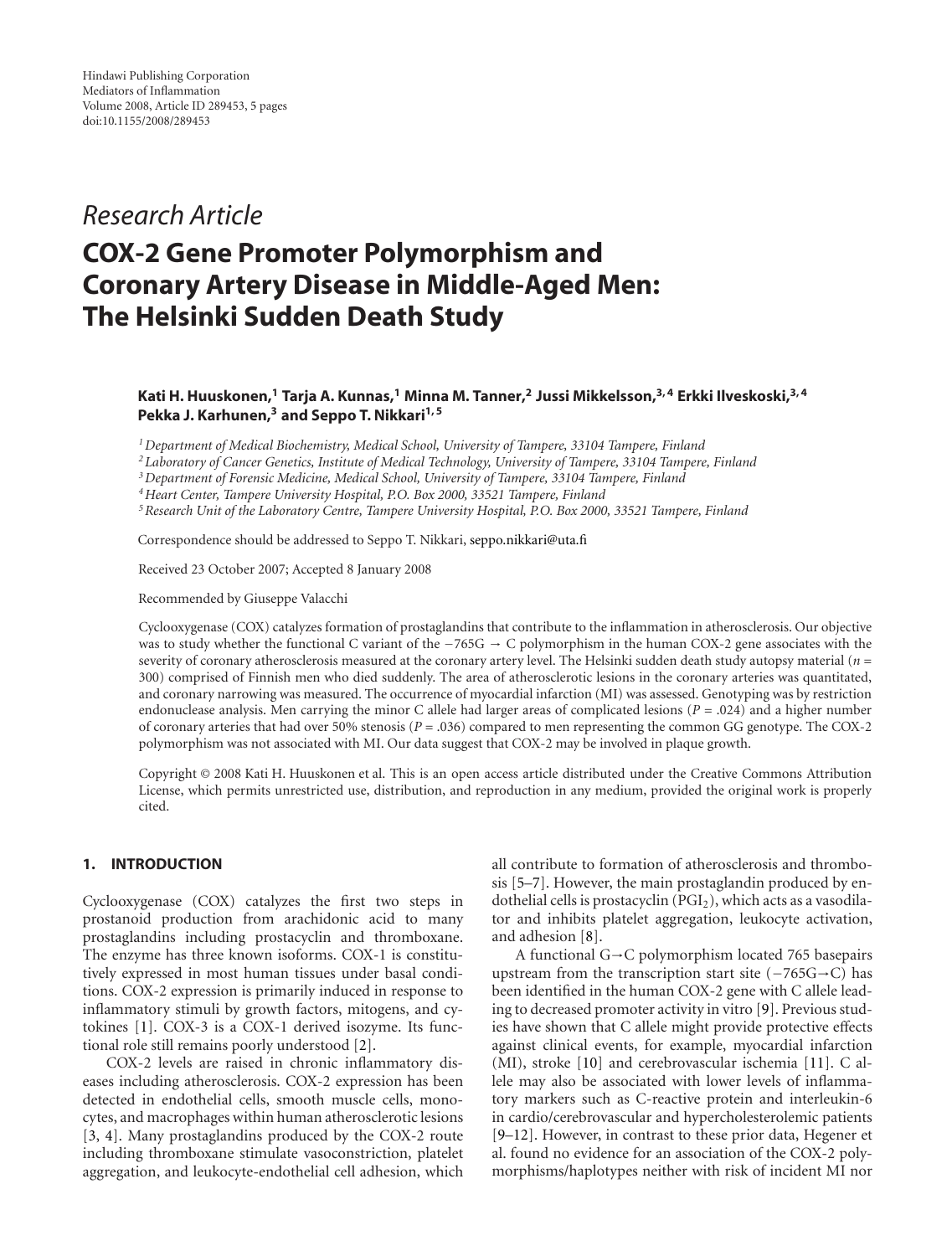with ischemic stroke [\[13](#page-5-12)]. Furthermore, Kohsaka et al. have recently reported that the COX-2-765G→C polymorphism is in fact a risk factor for incident stroke in African-Americans [\[14](#page-5-13)].

The previous contradictory observations suggest that additional evaluation is warranted to investigate the association between the COX-2 765G→C polymorphism and cardiovascular disease. We have examined the association of this polymorphism with the risk of severity of atherosclerosis at the coronary artery level in a previously collected autopsy series of a genetically homogeneous population of Finnish men who had died suddenly out of hospital.

#### **2. SUBJECTS AND METHODS**

#### *2.1. Subjects*

HSDS was designed to investigate factors predisposing to sudden death in Finnish middle-aged men living in Helsinki and its environment [\[15](#page-5-14)]. The autopsy series was collected during 12 months in 1991-1992 at the department of Forensic Medicine in the University of Helsinki. The indications for autopsy were out-of-hospital death of a previously healthy person, accidental death, suspected intoxication, suicide, and death in connection with medical treatment. The original study population comprised a prospective series of 300 males aged 33–70 years (mean 53 years). This autopsy series covered 28% of all deaths of males within this age group in the area of Helsinki during the study period in question. The cause of death was cardiac disease (coronary heart disease (CHD), cardiomyopathies, hypertrophy, or dilatation of the heart) in  $38.3\%$  ( $n = 115$ ), other diseases in  $20.3\%$  $(n = 61)$  and violent death (suicides and accidents) in 41.4%  $(n = 124)$ . Men with a coronary event (MI, AMI with coronary thrombus, or coronary thrombus only)  $(n = 72)$  were also compared with men with no coronary event  $(n = 228)$ .

#### *2.2. Measurements of coronary artery disease*

At autopsy, coronary angiography was performed using vulcanizing liquid silicone rubber mixed with lead oxide as contrast medium [\[16](#page-5-15)]. Proximal, middle, and distal narrowing of the main trunks of the left anterior descending artery (LAD), right coronary artery (RCA), and left circumflex artery (LCX) was measured with a micrometer on the rubber cast model. The percentage of coronary narrowing was obtained by dividing the diameter (in millimeters) of the greatest stenosis by that of the nearest proximal unaffected part of the cast model of the same artery. Based on the presence of over 50% stenosis in one, two, or three major coronary arteries, the study population was divided into subgroups according to number of diseased vessels.

The proximal parts of the LAD, LCX, and RCA were dissected free, opened, and attached to a card and then fixed in 10% buffered formalin. The vessel wall was subsequently stained for fat by the Sudan IV method. The following atherosclerotic changes were assessed: fatty streak, fibrous plaque, complicated lesion, and the area of calcification. Flat or raised intimal lesions that were distinctly stained by Sudan

IV and did not show more complex changes were classified as fatty streaks. An elevated lesion that did not display ulceration, haemorrhage, necrosis, or thrombosis was considered as a fibrous plaque. An area was regarded as complicated lesion, if it expressed one or several changes mentioned above, with or without calcium deposit. The part of the aorta showing intense X-ray-positive signal in the radiogram was considered as an area of calcification. The areas of atherosclerotic lesions and the total areas of coronary segments were evaluated using the standard planimetric technique [\[15\]](#page-5-14). The proportions of the divergent atheromatous changes were calculated based on the total surface area of the coronary arteries [\[15](#page-5-14)]. The occurrence of MI in the series was confirmed by a macroscopic and histologic examination of the myocardium. The presence of coronary thrombus was recorded during autopsy when coronary arteries were dissected longitudinally.

Autopsy and COX-2 genotype data were available in 300 cases, these comprising the final study population.

#### *2.3. Risk factors underlying coronary artery disease*

A spouse, relative, or a close friend of the deceased was interviewed within 2 weeks following the autopsy. Besides the questions pertaining to risk of sudden death (i.e., arterial hypertension, diabetes), additional questions were included to define the smoking habits of the deceased. The relative/friend was asked whether the person had smoked during his life and how many cigarettes he had smoked daily. Data on smoking habits were obtained in 148 cases. In addition to COX-2 genotype and autopsy data, complete data on all risk factors were available in 118 cases.

## *2.4. COX-2 genotyping*

The promoter region of the human COX-2 gene surrounding the site of −765G→C polymorphism was polymerase chain reaction (PCR) amplified using DNAs extracted from cardiac muscle as a template. Primers for DNA amplification were designed based on the published sequence of the human COX-2 gene (NCBI/U04636, gi: 496975) using the Primer3 software [\(http://frodo.wi.mit.edu/](http://frodo.wi.mit.edu/cgi-bin/primer3/primer3_www.cgi) [cgi-bin/primer3/primer3](http://frodo.wi.mit.edu/cgi-bin/primer3/primer3_www.cgi) www.cgi). The 25 *μ*l-reaction was composed of 50 pmol of each primer (TAG Copenhagen, Copenhagen, Denmark) (forward 5 -CATTAACTATTT-ACAGGGTAACTGCTT-3 ; reverse 5 -TGCAGCACATAC-ATACATAGCTTTT-3 ), 200 *μ*M of each dNTP and 2,5 U HotStarTaq DNA Polymerase in  $1 \times PCR$  buffer (Qiagen, Valencia, CA, USA). PCR conditions included 15 minutes of initial polymerase activation step at 94◦C followed by 35 three-step cycles of denaturation at 94◦C for 30 seconds, annealing at 56◦C for 30 seconds, extension at 72◦C for 30 seconds, and final extension at 72◦C for 5 minutes.

The primers generated fragments of 228 bp which were genotyped by SsiI (Fermentas, Vilnius, Lithuania) restriction endonuclease. PCR product was cleaved into fragments of 168 bp and 60 bp, if the G allele was present. Digested products were resolved with 2% MetaPhor (Cambrex, East Rutherford, NJ, USA) agarose gel electrophoresis and visualized by ethidium bromide staining.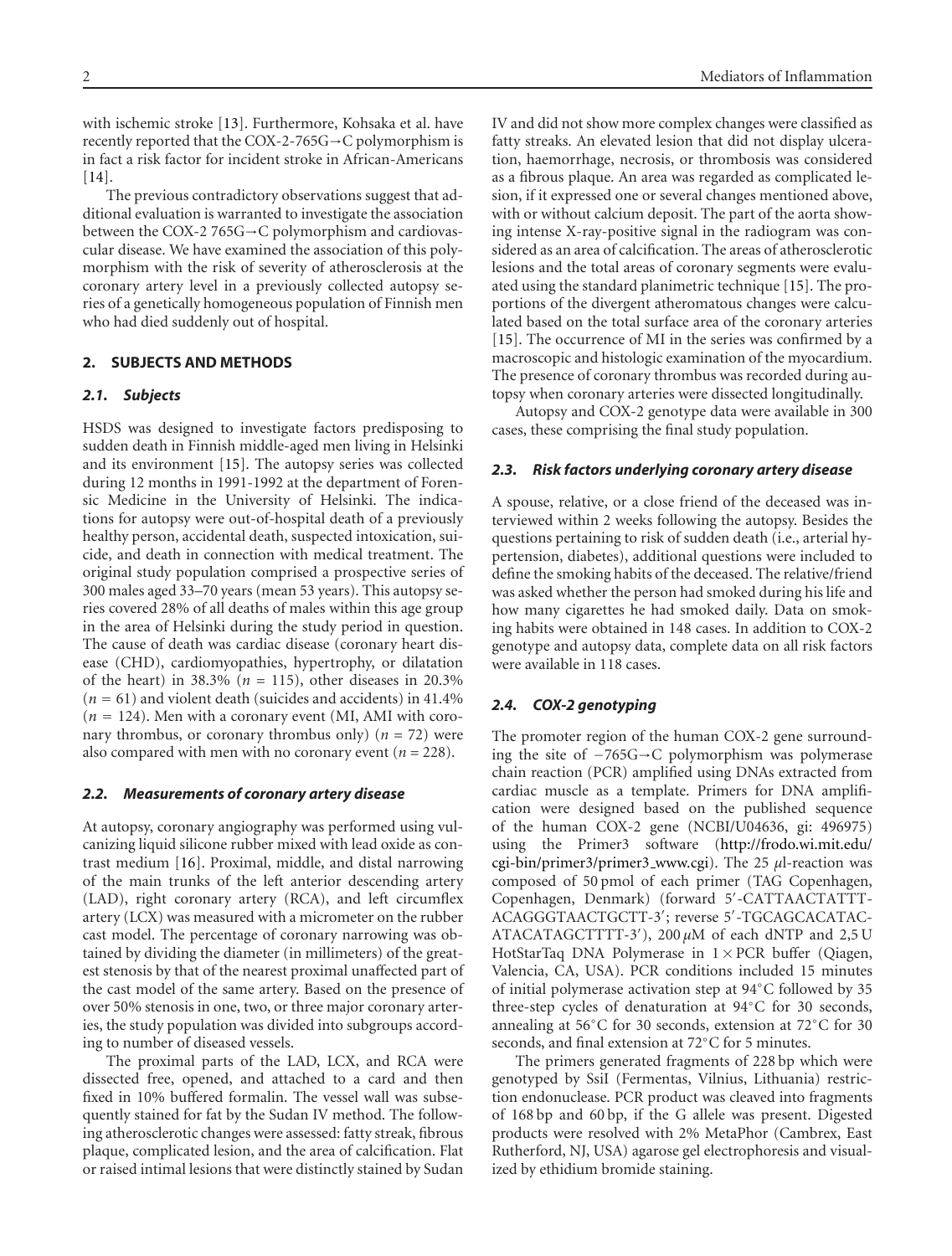|                                                                | Genotype        |                   |            |                                         |
|----------------------------------------------------------------|-----------------|-------------------|------------|-----------------------------------------|
|                                                                | GG              | $GC + CC$         | $P$ value* | P value <sup><math>\dagger</math></sup> |
| All subjects                                                   | $n = 223$       | $n = 77$          | $n = 300$  | $n = 118$                               |
| Atherosclerotic changes (%)                                    |                 |                   |            |                                         |
| <b>Fatty streaks</b>                                           | $9.91 \pm 0.54$ | $8.69 \pm 0.74$   | 0.161      | 0.341                                   |
| Fibrous plaques                                                | $5.79 \pm 0.41$ | $6.31 \pm 0.72$   | 0.858      | 0.567                                   |
| Calcifications                                                 | $3.78 \pm 0.39$ | $5.37 \pm 1.01$   | 0.120      | 0.031                                   |
| Complicated lesions                                            | $2.24 \pm 0.37$ | $4.15 \pm 1.25$   | 0.024      | 0.017                                   |
| Number of coronary arteries with stenosis of over $50\%$ (0–3) | $0.33 \pm 0.67$ | $0.58 \pm 0.93$   | 0.036      | 0.008                                   |
| Myocardial infarction                                          | 23.3%           | 26.0%             | 0.809      | 0.350                                   |
| Subjects with coronary event                                   | $n = 52$        | $n = 20$          | $n = 72$   | $n = 35$                                |
| Complicated lesions                                            | $6.81 \pm 8.67$ | $14.00 \pm 18.84$ | 0.040      | 0.015                                   |
| Number of coronary arteries with stenosis of over $50\%$ (0–3) | $1.00 \pm 1.00$ | $1.69 \pm 1.14$   | 0.040      | 0.050                                   |
| Subjects with no coronary event                                | $n = 172$       | $n = 56$          | $n = 228$  | $n = 83$                                |
| Complicated lesions                                            | $0.91 \pm 2.85$ | $0.88 \pm 1.55$   | 0.876      | 0.541                                   |
| Number of coronary arteries with stenosis of over $50\%$ (0–3) | $0.18 \pm 0.46$ | $0.20 \pm 0.40$   | 0.884      | 0.990                                   |

<span id="page-3-0"></span>Table 1: Association of combined COX-2 genotypes with coronary atherosclerotic changes, number of main coronary arteries with stenosis of over 50%, and myocardial infarction.

Mean  $\pm$  SE. ANCOVA  $*$  adjusted by age and BMI, or  $\dagger$  age, BMI, smoking, hypertension and diabetes.

#### *2.5. Statistical analysis*

Results were analyzed by SPSS for Windows software, version 14.0 (SPSS, Chicago, IL, USA). Mean  $\pm$  standard error (SE) is reported for continuous variables. For normally distributed continuous variables, one-way-ANCOVA was used with age, body mass index (BMI), smoking status (yes/no), hypertension (yes/no), and diabetes (yes/no) as covariates. Since variables measuring atherosclerotic changes were not normally distributed, logarithmic transformations were utilized for values of fatty streaks, fibrous plaques, calcifications, and complicated lesions, but results are displayed in crude form.

### **3. RESULTS**

In the study population, COX-2 genotype frequencies were GG 74.4%, GC 24.3%, and CC 1.3%. Since there were only four cases representing the CC genotype, men carrying the C allele were pooled together as one group for statistical analyses.

Men carrying the C allele had significantly larger areas of complicated lesions in their coronary arteries than the men with GG genotype  $(P = .024)$  with adjustment for age and BMI. After further adjustment with smoking, hypertension, and diabetes, there was a significant difference between genotypes and calcifications  $(P = .031)$  and genotypes and complicated lesions  $(P = .017)$  [\(Table 1,](#page-3-0) [Figure 1\)](#page-4-0). No significant differences existed between COX-2 genotypes and the areas of fibrous plaques or fatty streaks. The C allele carriers had a higher number of over 50% stenosis in one, two, or three major coronary arteries ( $P = .036$ ) compared to those with the GG genotype, with adjustment for age and BMI. After further adjustment with smoking, hypertension, and diabetes, this difference was even more significant  $(P = .008)$  [\(Table 1,](#page-3-0) [Figure 1\)](#page-4-0). There was no statistically significant association

between genotype and occurrence of MI (acute, old, or any MI) by age, BMI, smoking, hypertension, and diabetes as covariates [\(Table 1\)](#page-3-0).

Men with a coronary event (MI, AMI with coronary thrombus, or coronary thrombus only)  $(n = 72)$  were also compared with men with no coronary event (*n* = 228). In the coronary event group, men carrying the C allele had significantly larger areas of complicated lesions in their coronary arteries than the men with GG genotype with adjustment for age and BMI  $(P = .040)$  and after further adjustment with smoking, hypertension, and diabetes (*P* = .015). Also in the coronary event group, the C allele carriers had a higher number of over 50% stenosis in one, two, or three major coronary arteries compared to those with the GG genotype, with adjustment for age and BMI ( $P = .040$ ) and after further adjustment with smoking, hypertension, and diabetes  $(P = .050)$ [\(Table 1\)](#page-3-0). No significant differences existed between COX-2 genotypes and the areas of fibrous plaques or fatty streaks in the coronary event group (data not shown). The genotypes did not differ in the group with no coronary event [\(Table 1\)](#page-3-0).

#### **4. DISCUSSION**

The results of this study propose that middle-aged Finnish men with sudden death that carried the rare C allele of the COX-2 765G→C polymorphism had more often advanced coronary plaques, characterized by more extensive areas of complicated lesions, compared to men with the GG genotype. This association was most pronounced in subjects with a coronary event. Variation in COX-2 promoter genotype showed no association with early coronary atherosclerosis characterized by fatty streaks and fibrous plaques. A previous study has shown that the 765G→C allele might provide protective effects against myocardial infarction [\[10](#page-5-9)]. C allele may also be associated with lower levels of inflammatory markers such as C-reactive protein and interleukin-6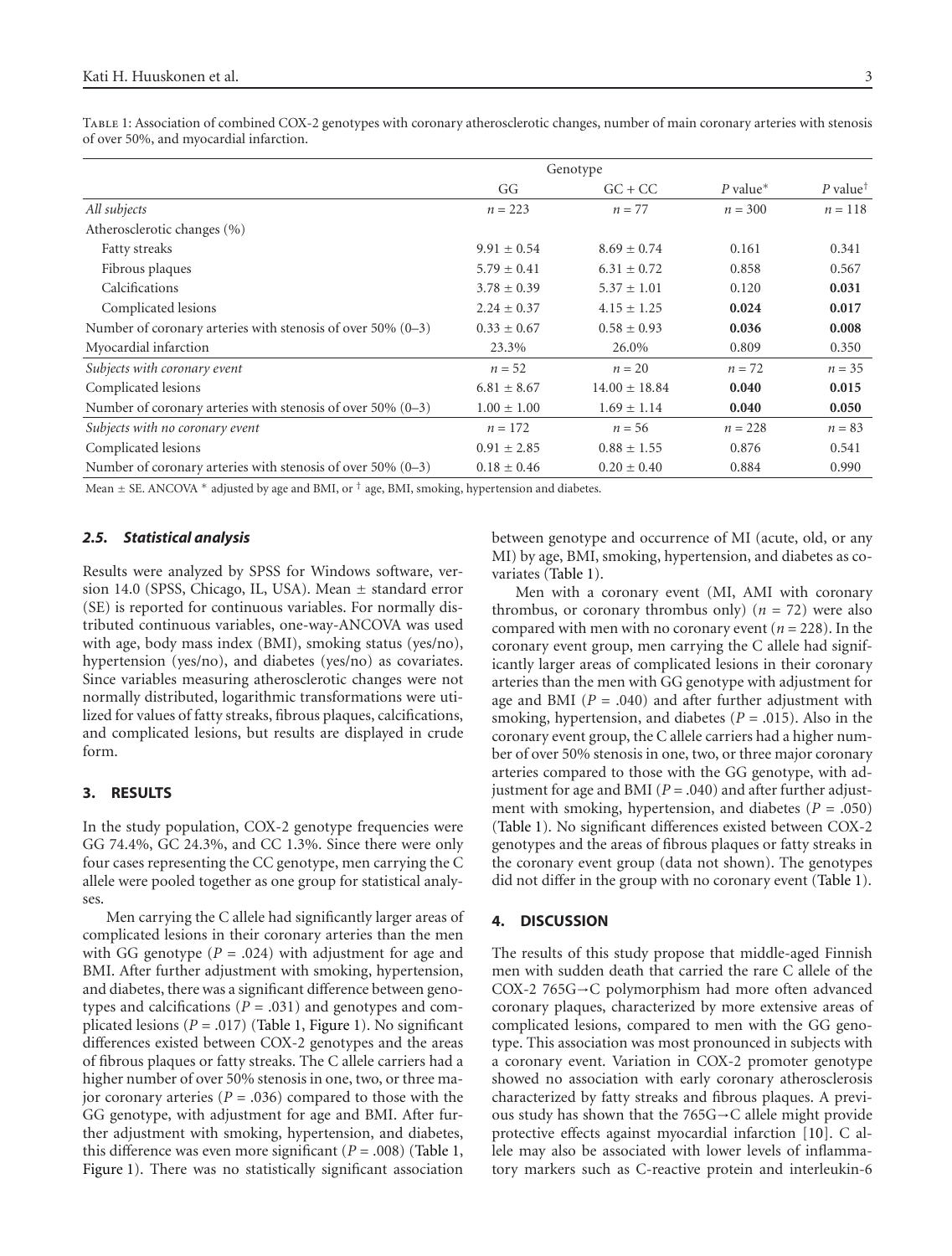

<span id="page-4-0"></span>Figure 1: Association of COX-2 genotype with atherosclerotic changes. *P* values are from ANCOVA with age and BMI as covariates. Error bars represent SE.

in cardio/cerebrovascular and hypercholesterolemic patients [\[9,](#page-5-8) [12](#page-5-11)]. In contrast to these prior data, Hegener et al. found no evidence for an association of the polymorphism with risk of incident MI [\[13\]](#page-5-12). Furthermore, Kohsaka et al. have recently reported that the 765G→C allele is in fact a risk factor for incident stroke in African-Americans [\[14\]](#page-5-13). We did not observe an association of this polymorphism on MI, but a larger sample size than our material is needed to resolve the question. Nevertheless, our observations of complicated atherosclerosis at the coronary artery level suggest that the 765G→C allele is in fact a risk factor for coronary disease. A major limitation of our study was that there were only 118 subjects with complete data on risk factors underlying coronary artery disease. However, this further statistical adjustment strengthened rather than weakened our findings on the original 300 men, adjusted for age and BMI. Nevertheless, a study on a larger sample is necessary to confirm the results of the present investigation.

Men carrying the C allele had a higher number of coronary arteries that had over 50% stenosis, compared to men who were GG homozygous. In contrast, the relation between the C allele and severity of atherosclerosis has previously been studied at the coronary level by angiography in an Italian population, but no association was found [\[10](#page-5-9)]. The polymorphism under study seems to be relatively rare in the Finnish population with frequencies of GG 74.4%, GC 24.3%, and CC 1.3% whereas in the Italian population frequencies are GG 50.7%, GC 43.3%, and CC 6.4% [\[10\]](#page-5-9).

The finding that stenosis was more often observed in men possessing C allele than in men representing GG genotype may provide support for the hypothesis that C allele may lead to more extensive plaque growth. In fact, since the C allele leads to decreased promoter activity [\[9\]](#page-5-8), it could contribute to lower-prostaglandin production. Matrix metalloproteinases (MMPs) and the extracellular matrix (ECM) degrading enzymes are partly up regulated by  $PGE_2$  which is